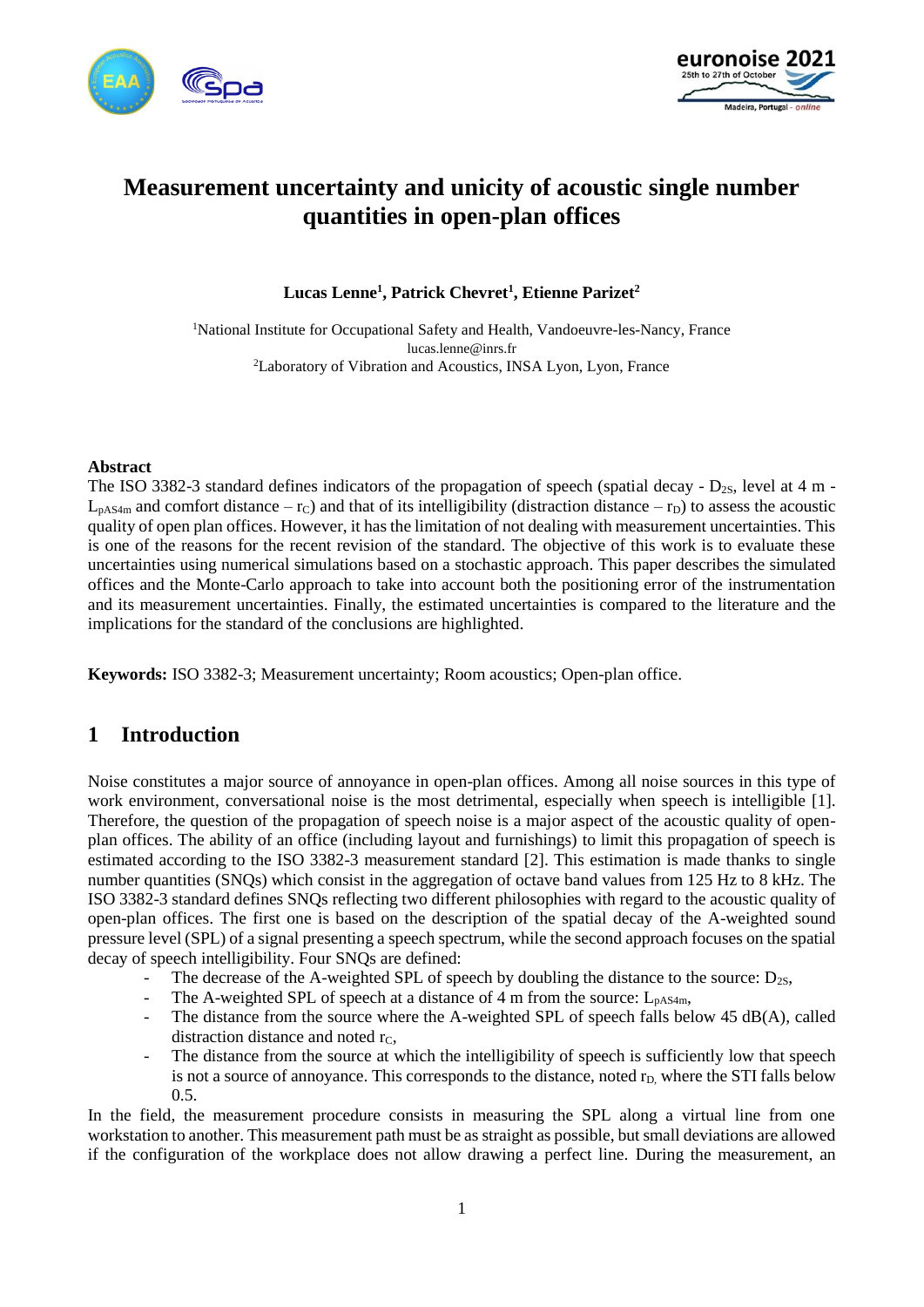

omnidirectional loudspeaker is placed at one end of the path. The distance from the source and the speech level or the STI, depending on the measured SNQ, are measured at each workstation along the path.  $D_{2S}$ ,  $L_{pAS4m}$  and  $r<sub>C</sub>$  are derived from the linear regression of the A-weighted SPL of speech as a function of the base-2 logarithm of the distance to the source, while the distraction distance  $r<sub>D</sub>$  is derived from the linear regression of the STI as a function of the distance to the source (see [Figure 1\)](#page-1-0).



Figure 1 – Evaluation of the SNQs according to ISO 3382-3 standard.

<span id="page-1-0"></span>The current version of the ISO 3382-3 standard is undergoing revision and does not mention measurement uncertainties, an essential aspect of the evaluation. The lack of consideration of measurement uncertainties makes it impossible to assess the relevance of target values set by national and international standards.

Very few studies in the literature address the issue of the measurement uncertainties of the SNQs recommended in ISO 3382-3. Haapakangas et al. [3], who studied the relation between various quantities and the perceived disturbance by noise, reported that the measurement uncertainties of  $D_{2S}$  and  $L_{pAS4m}$  are 1 dB(A) and 1.5 dB(A), respectively. These values are based on ''the experience and unpublished data of the authors". Later, Yadav and colleagues [4] conducted an experimental study of the repeatability of the metrics of ISO 3382-3. Based on 36 measurements, the study concluded that the measurement uncertainty of  $D_{2S}$  and  $L_{pAS4m}$  are 0.6 dB(A) and 1.0 dB(A), respectively. Hongisto et al. [5] conducted a round-robin test, evaluating the reproducibility of the metrics of ISO 3382-3 (2012). The test took part in an office of rather low acoustic quality ( $D_{2S}$ ,  $L_{pAS4m}$  and  $r<sub>C</sub>$  of about 3.8 dB (A), 52.5 dB(A) and 17 m). For a single measurement path, the obtained measurement uncertainty ranged from 0.2 to 0.5 dB(A) for  $D_{2S}$ , from 0.9 to 1.3 for  $L_{pAS4m}$  and from 2.4 to 5.5 m for r<sub>C</sub>. Finally, Schneider et al. [6] estimated the measurement uncertainties of  $D_{2S}$  and  $L_{pAS4m}$  by applying a Monte-Carlo approach on 44 measurements realized in 17 offices of various acoustic quality ( $D_{2S}$  between 3.0 and 8.8 dB(A) and  $L_{pAS4m}$  between 43.5 and 54.9 dB(A)). The authors reported an uncertainty ranging from 0.6 to 0.7 dB(A) for  $D_{2S}$  and from 0.2 to 0.9 dB(A) for  $L_{pAS4m}$ .

The standard also lacks precision, or justification, regarding the unicity of the SNQs within an acoustic area (i.e. a space where both the ceiling and furniture design are homogeneous). The standard requires that the SNQs be evaluated on at least two measurement paths in an acoustic area. The current version of the standard requires the results of each path to be reported, while the revised version intends to report only the average SNQs measured within an acoustic area. This change is still under debate because it lacks justifications.

The aim of this study is to provide useful additional information on the SNQs, and more particularly on their measurement uncertainties and their unicity within acoustic areas. The study is based on simulations and a Monte-Carlo approach as recommended by the International Bureau of Weights and Measures [7]. The simulated offices and the Monte-Carlo approach will be described. Then, the estimated uncertainties will be compared to the literature and the implications of the conclusions for the standard will be highlighted.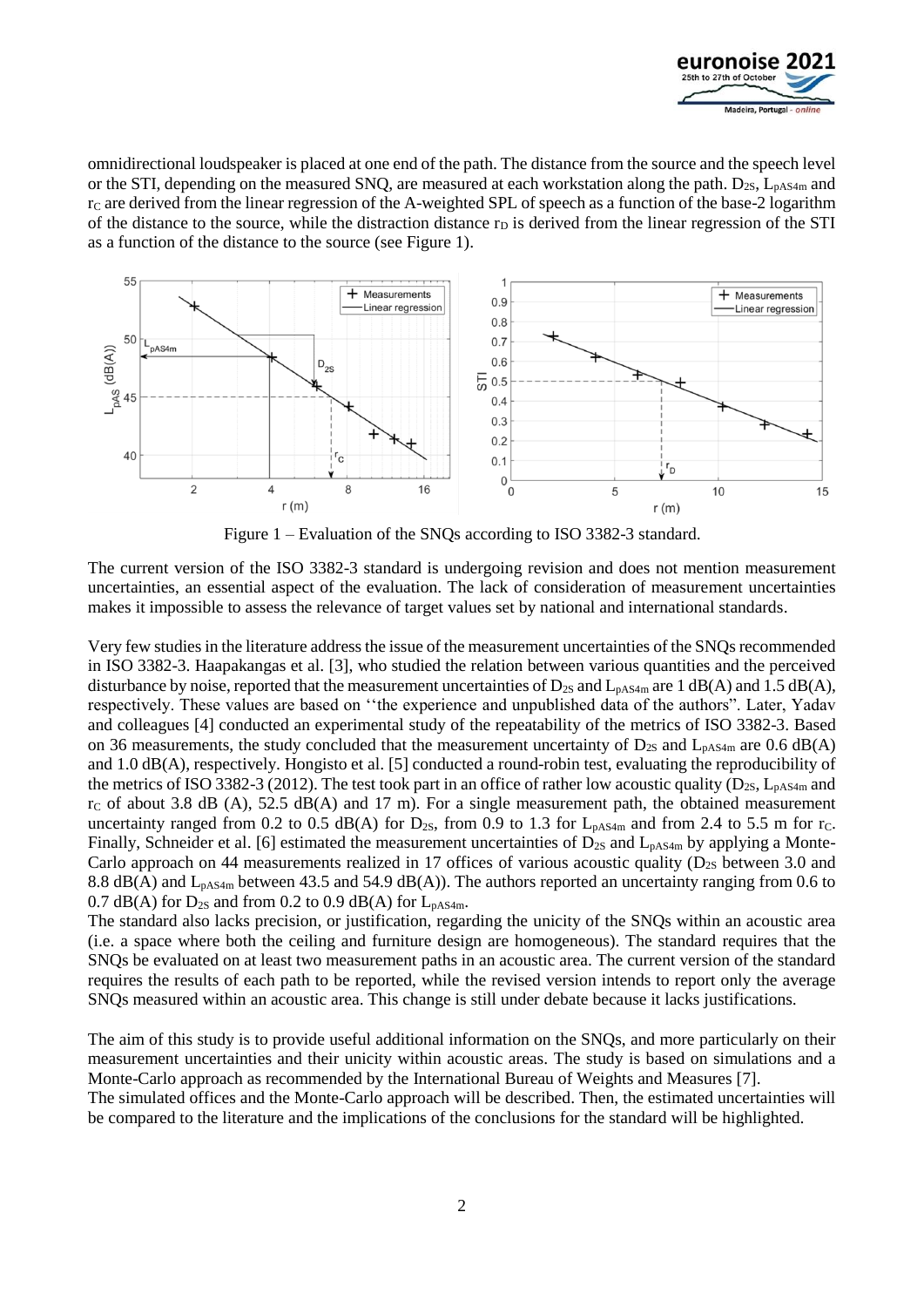

# **2 Methods**

### **2.1 The simulations**

The simulations used for this study were performed using the RayPlus v8.1.0 software. This software is based on a ray tracing method. It takes into account reflections by surfaces, the transmission loss of partitions and diffractions by edges [8]–[10]. Results are given in octave bands between 125 Hz and 8000 Hz. For the simulations presented hereafter, the receivers (microphones) are spherical cells 5 cm in diameter and, in order to obtain the convergence of the calculated levels to within less than 0.1 dB, 10 million rays are traced for each source.

The office designed for the simulations has a simple geometrical layout and is intended to be representative of call centres. In this type of office, people have a predominantly individual activity, mainly on the phone. They do not need to communicate with each other. This is why the layout is homogeneous with partitions installed between the workstations facing each other. The office is 13.6 m by 8.5 m and accommodates 32 workstations. The workstations are laid out in four rows separated by a 2 m wide centre aisle (se[e Figure 2\)](#page-2-0). The two sidewalls present windows along their entire length. The office constitutes a single acoustic area, according to the ISO 3382-3 standard, since both the acoustic treatment and the layout are similar throughout the office. The layout of the office suggests four straightforward measurement paths, numbered from P1 to P4 o[n Figure 2.](#page-2-0)



<span id="page-2-0"></span>Figure 2 – Layout of the simulated office with 32 workstations and the four measurement paths (dashed lines) numbered from P1 to P4. (Circles: microphones, Crossed circles: sources)

In the simulations, 16 furniture configurations were defined including different acoustic properties of the ceiling, different heights and acoustic properties of the screens. For the ceiling, two classes of material were considered: class A ( $\alpha_{w} \ge 0.9$ ) and class C (0.6≤ $\alpha_{w} \le 0.9$ ) according to the ISO 11654 (1997) standard [11]. The screen height was set to four different values: 190 cm, 150 cm, 130 cm and 110 cm.

#### **2.2 The Monte-Carlo approach**

The Monte-Carlo methods takes into account both positioning error of the apparatus and the uncertainties intrinsic to the measuring instruments. The calculation process is represented on Figure 2.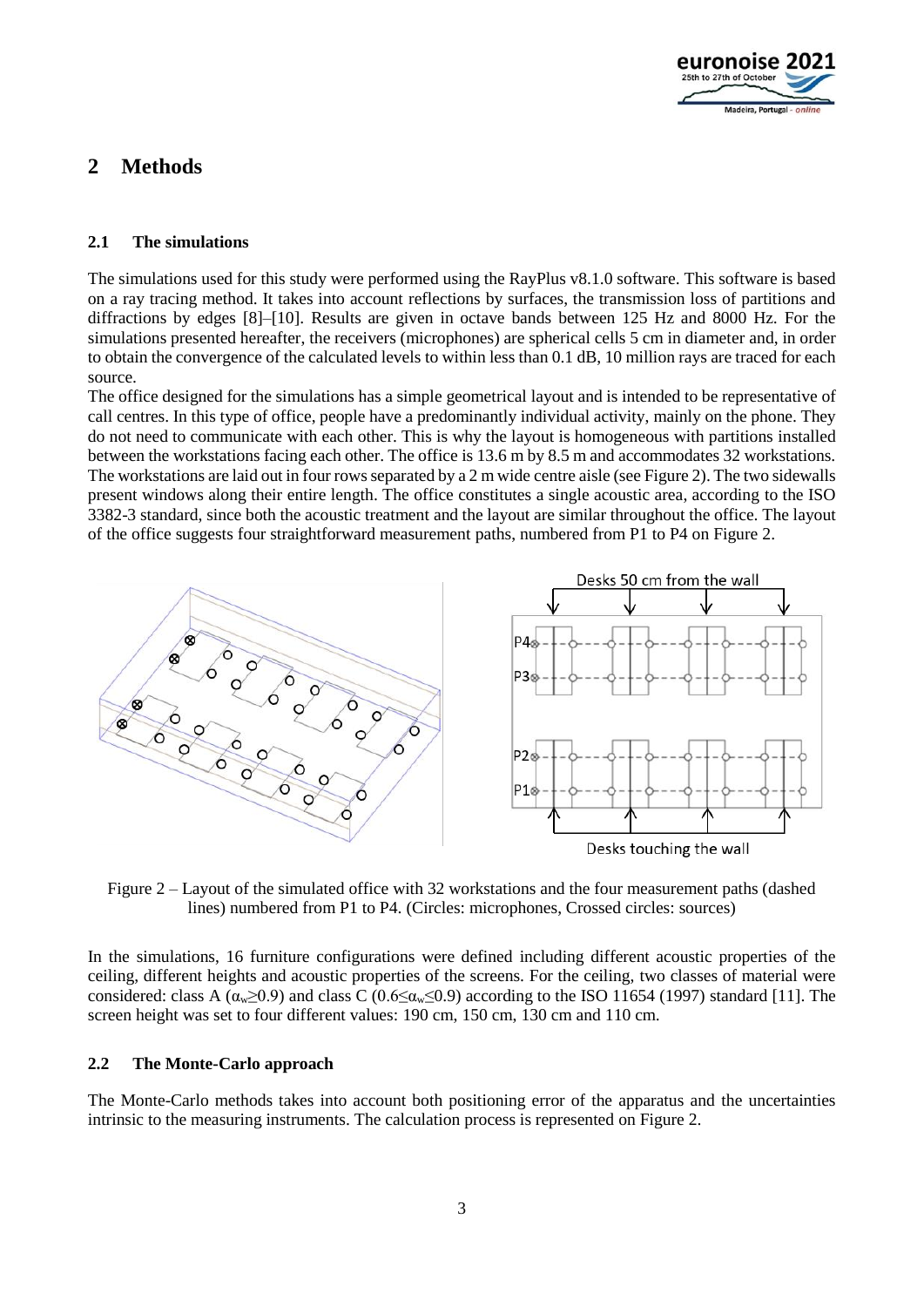

Figure 3 – Process of the Monte-Carlo approach.

<span id="page-3-1"></span>To enable the emulation of the positioning errors, nine positions of the apparatus were defined at each workstation within the simulation. The nine positions were set on a 3-by-3 20-cm wide square horizontal grid centred on the position of the workstation (head of the person). The simulations compute octave-band SPL for each pair of source and microphone of every measurement position.

The first step of the Monte-Carlo process consists in randomly selecting the positioning error of each measurement device. This error follows a bivariate normal distribution so that the instrumentation is positioned, in 95% of the cases, in a 20-cm square centred on the theoretical position. The levels estimated for the selected positions of the source and microphones are interpolated from the results of the simulations.

The second step of the process consists in randomly selecting the measurement error of the apparatus. The distance measurement error follows a normal distribution whose standard deviation is equal to 0.05 m (95% of the distance measurement errors are less than 0.1 m). The measurement error of octave-band SPL follows a uniform law in the interval  $[-u_{oct}\sqrt{3}]$ ,  $u_{oct}\sqrt{3}]$ , where  $u_{oct}$  are derived from the Class 1 sound level meters specifications of the IEC 61672-1 (2003) standard (see [Table 1\)](#page-3-0). Lastly, the evaluation of the STI also require the measurement of the reverberation time, whose measurement uncertainty is described in the ISO 3382-2 standard. Therefore, the measurement error of the reverberation time follows a uniform law on an interval defined by this standard.

<span id="page-3-0"></span>Table 1 – Measurement uncertainty of octave-band SPLs derived from the IEC 61672-1 (2003) standard.

| $\overline{\phantom{a}}$<br>tc<br>ᄔ | ت    | $\sim$ $\sim$ $\sim$<br>ZJU | 500          | 000          | 000 | К<br>ΔI | 00  |
|-------------------------------------|------|-----------------------------|--------------|--------------|-----|---------|-----|
| .<br>$u_{\rm oct}$<br>uD            | ن. 1 | 1.5                         | . . <u>.</u> | . . <u>.</u> | ل د |         | ∠.∪ |

The process emulate errors for a single measurement. Therefore, it is repeated several times in order to provide the measurement uncertainties. The number of repetitions was gradually increased until convergence of the results, i.e. until the magnitude of the uncertainties estimated by two consecutive runs were within 0.01 dB for  $D_{2S}$  and  $L_{pAS4m}$  and within 0.01 m for  $r_C$  and  $r_D$ . This criterion was fulfilled with 10,000 repetitions.

### **3 Results**

The simulations are representative of a wide variety of acoustic qualities since the mean values of the SNQs from the simulations spans:

- From 3.4 to 7.5 dB(A) for  $D_{2S}$ ,
- From 40.6 to 51.9 dB(A) for  $L_{pAS4m}$ .
- From 2.5 to 14.7 m for  $r_c$ ,
- From 3.4 to 14 m for  $r_D$ .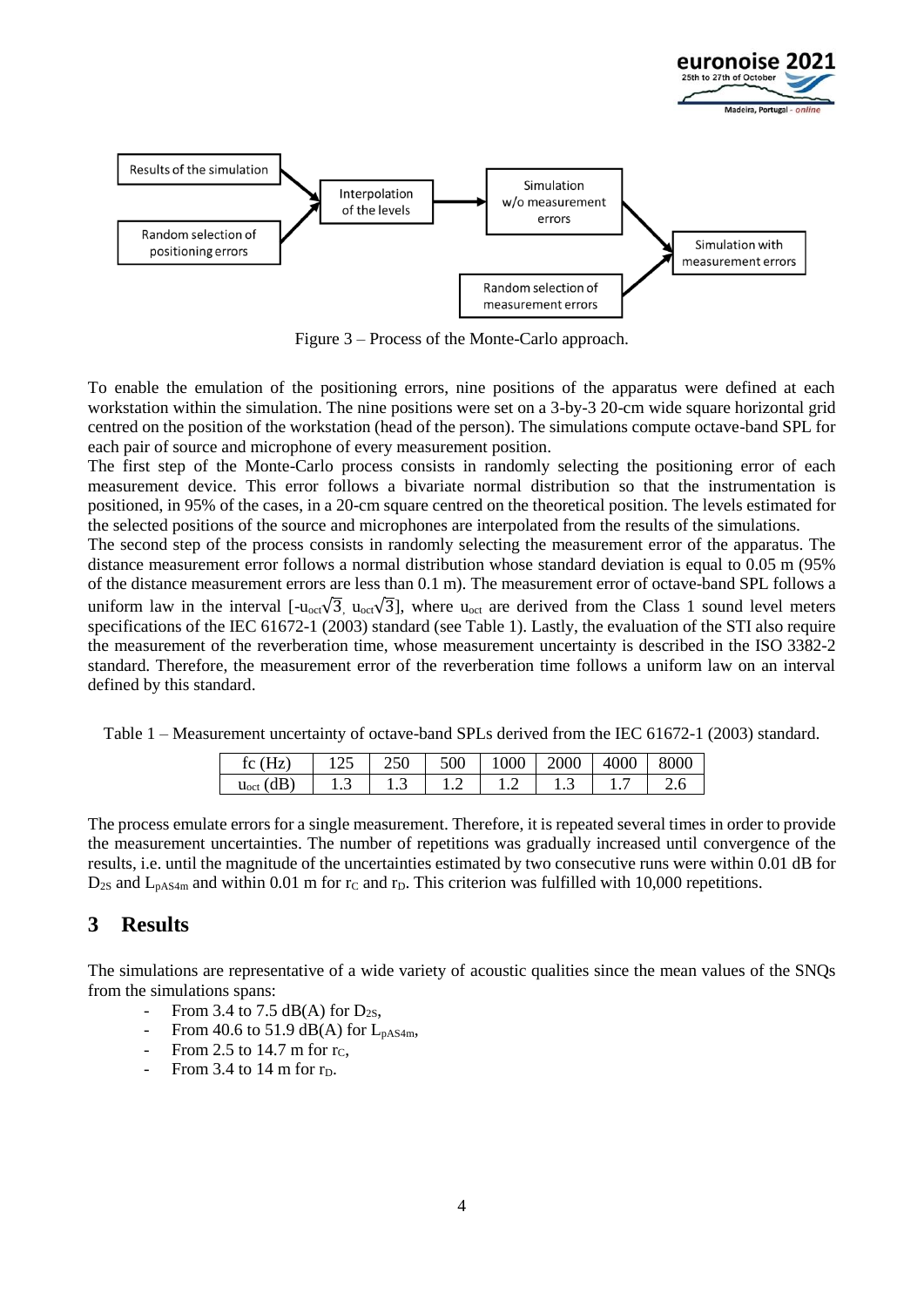

#### **3.1 Measurement uncertainties**

The mean values of the SNQs, together with the 95% confidence intervals, are represented [Figure 3.](#page-3-1) For D<sub>2S</sub>, the measurement uncertainty is equal to  $0.4$  dB(A). The measurement uncertainty of  $L_{pAS4m}$  varies between 0.4 and 0.6 dB(A). Those of  $r_c$  and  $r_D$  range respectively from 0.2 to 1.5 m and from 0.2 to 0.9 m.

Due to the fact that the values reported by Haapakangas and colleagues [3] are derived from unpublished data, the only possible comment is that the order of magnitude are similar even if our are about half of those reported by Haapakangas *et al*.

Yadav and colleagues [4] performed measurements on 36 paths distributed in 21 offices. The measurement paths were composed of 5 to 8 workstations. For each of the paths, the authors performed two measurements of the SNQs and the reported uncertainties (0.61 dB(A) for  $D_{2S}$  and 1.04 dB(A) for  $L_{pAS4m}$ ) are extracted from these measurement. The measured SNQs ranged from 3.2 and 8.5 dB(A) for  $D_{2S}$  and from 46.1 to 55.6 dB(A) for  $L_{pAS4m}$ . The simulations gave values very close to those reported by Yadav et al.. For  $L_{pAS4m}$ , the results of the simulations are about half of the uncertainty reported by the authors.

Hongisto and colleagues [5] performed a round-robin test on two measurement paths in an office with two configurations (the height of the acoustic screens was adjustable). For both configurations, the SNQs measured were about 3.8 dB(A), 52.5 dB(A), 17 m and 15 m respectively for  $D_{2S}$ ,  $L_{pAS4m}$ , r<sub>C</sub> and r<sub>D</sub>. These values correspond in our study to the configuration with 110-cm-high class C screens and class C ceiling. In this configuration, the simulations gave an uncertainty of 0.4 dB(A) for  $D_{2S}$ , 0.4 for  $L_{pAS4m}$ , between 0.7 and 1.5 m for r<sub>C</sub> and between 0.7 and 1.0 m for r<sub>D</sub>. Hongisto *et al.* reported un uncertainty varying between 0.2 and 0.5 dB(A) for D<sub>2S</sub>, between 0.9 and 1.3 dB(A) for L<sub>pAS4m</sub>, from 2.4 to 5.5 m for r<sub>C</sub> and from 1.2 to 2.7 m for r<sub>D</sub>. Therefore, the results of the simulations are similar to those reported by Hongisto *et al*. but the uncertainty of  $L_{pAS4m}$ , r<sub>C</sub> and r<sub>D</sub> estimated by the simulations are about half of those obtained with the round robin test.

Schneider and colleagues [6] estimated the uncertainty of  $D_{2S}$  and  $L_{pAS4m}$  on 44 paths composed of 4 to 6 measurement points. They report magnitudes ranging from 0.6 to 0.7 dB(A) for  $D_{2S}$  and from 0.2 to 0.9 dB(A) for  $L_{pAS4m}$ . Those results are slightly higher than those of the present study.



<span id="page-4-0"></span>Figure 4 – Mean values and 95% confidence interval of the SNQs of ISO 3382-3 for the four measurement paths in each of the 16 acoustic configurations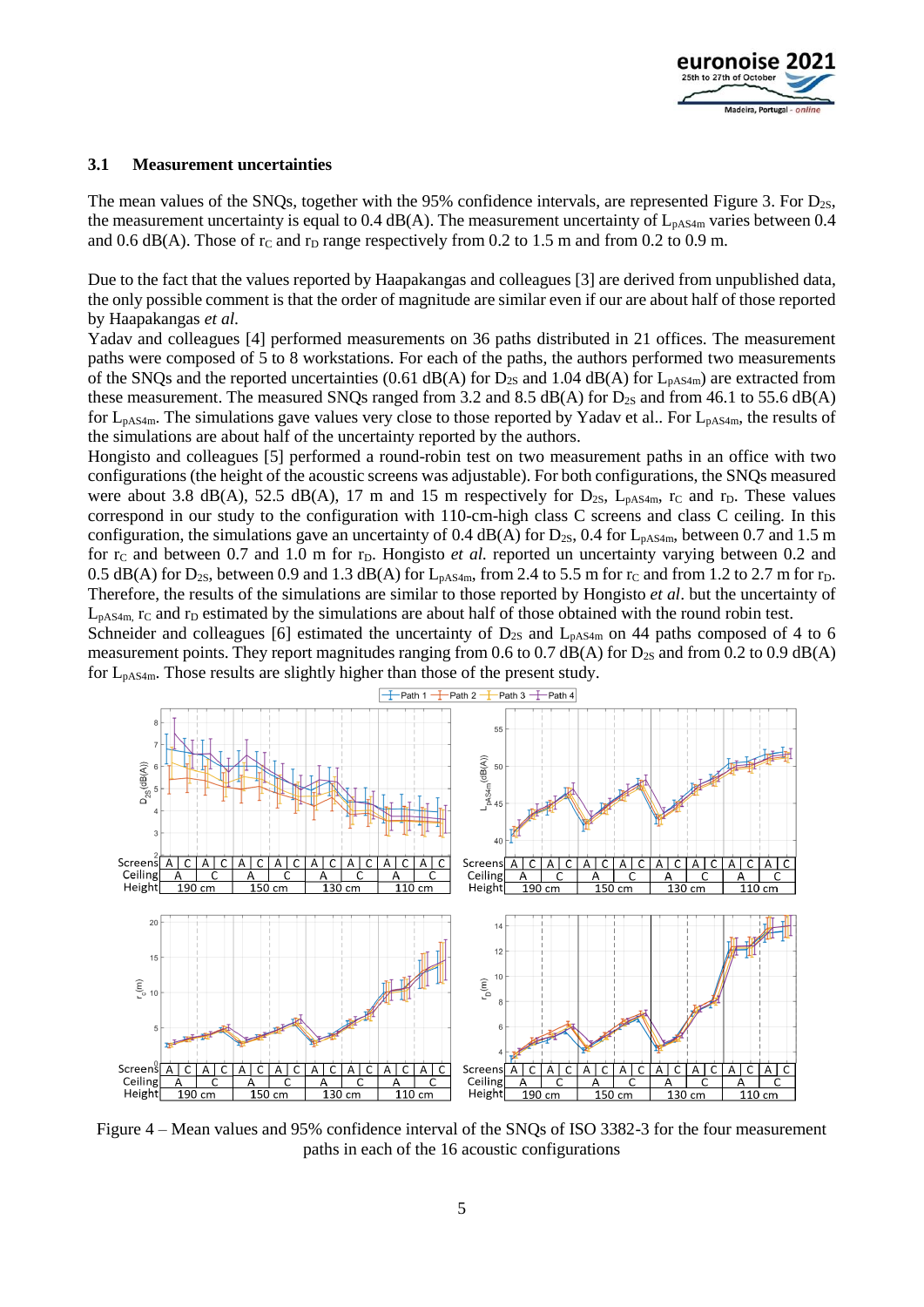

This overall underestimation of the measurement uncertainties may be explained by the fact that the measurement uncertainties of the SNQs are highly dependent on the number of measurement points used for their evaluation. Furthermore, the measurement uncertainties might depend on the layout of the office.

#### **3.2 Unicity of the SNQs**

The revision of the ISO 3382-3 standard raised the question of the description of an office using a unique value of the SNQs. The simulations enable to explore this question. If the office is described by a unique value, the mean values and confidence intervals of the SNQs must be evaluated without differentiating the measurement paths. [Figure 4](#page-4-0) shows the mean value and 95% confidence interval for each SNQ considering that it is possible to describe an entire office with a unique value. On this figure, it appears that the consideration of a unique value of  $L_{pAS4m}$ , r<sub>C</sub> and r<sub>D</sub> does not have any major consequences. However, it seems that  $D_{2S}$  loses its discriminatory nature in the process: the measurement uncertainty of the unique value of  $D_{2S}$  ranges from 0.4 to 0.9 dB(A) which corresponds to a 95% confidence interval of up to  $\pm 1.8$  dB(A).

It seems therefore problematic to consider that an office is described by a unique value of  $D_{2S}$  that is independent for the measurement path.



Figure 5 – Mean values and 95% confidence interval for each of the 16 acoustic configurations considering that the office is described by a unique value for each SNQ.

### **4 Conclusions**

This study investigated the measurement uncertainties of the SNQs defined in the ISO 3382-3 standard (and in its revised version), namely D<sub>2S</sub>, L<sub>pAS4m</sub>, r<sub>C</sub> and r<sub>D</sub>. This analysis relies on simulations based on a stochastic approach. The office was representative of a wide range of acoustic qualities.

The estimated uncertainties were of the same order of magnitudes as the values presented in the literature even if an underestimation is to be noted in some cases. This can be explained by two observations: firstly, the uncertainty of the SNQs is greatly dependent on the number of measurement points used for their evaluation and secondly that it might depends on the layout of the office.